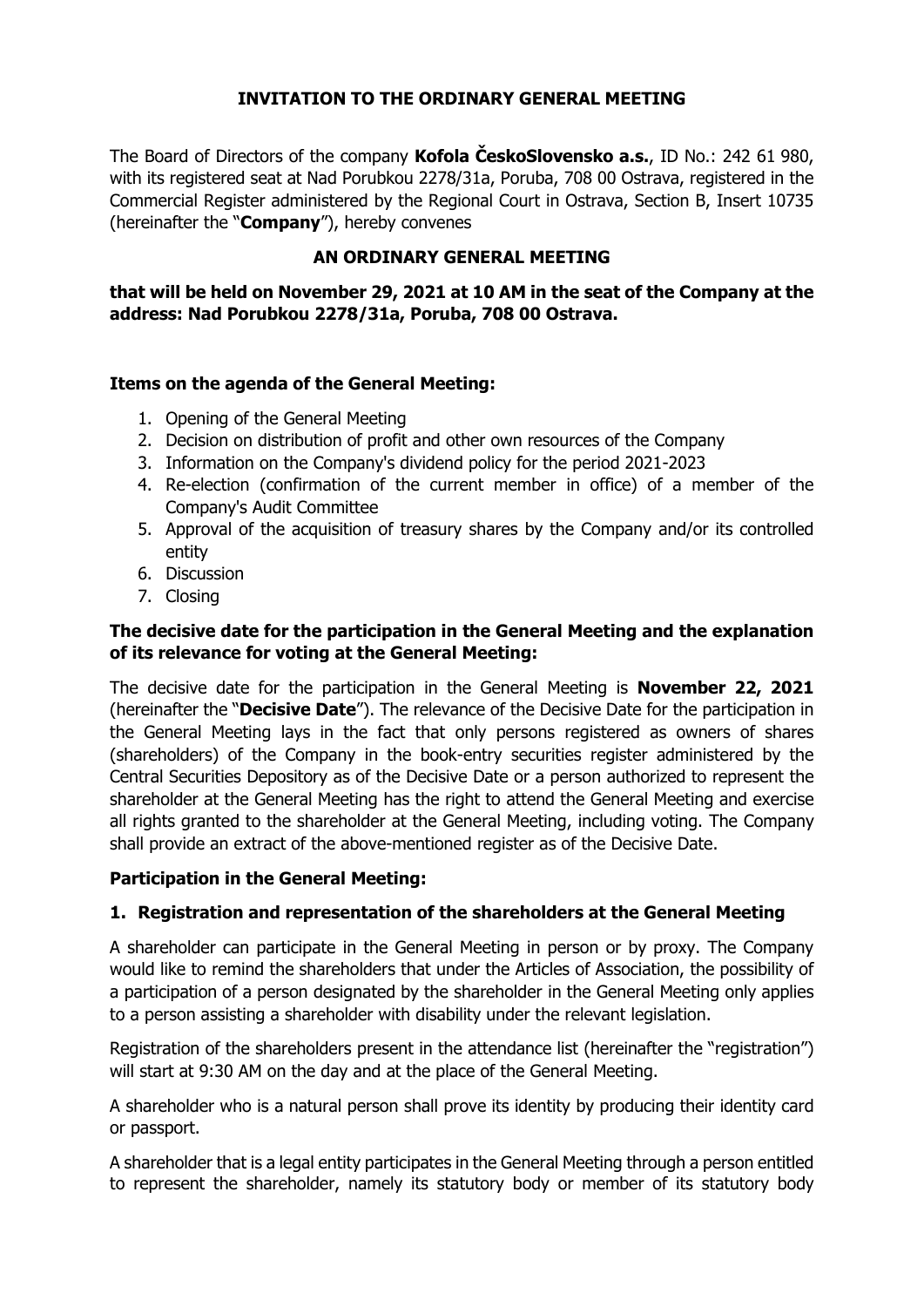(authorized person). The authorized person shall submit an original or a certified copy of a commercial register extract or another reliable document that proves the existence of the shareholder and the authorization of the authorized person to represent the shareholder. These documents **shall not be older than three (3) months**. If these documents are not issued in Czech or English, an **official translation** of the documents or their necessary part **into Czech or English** must be attached. An authorized person shall also present their identity card or passport in order to prove their identity.

A Power of Attorney for the General Meeting must be granted in writing and state clearly whether it was granted for the representation at one or more General Meetings of the Company.

If a shareholder who is a natural person is represented by an agent, the agent must, before being admitted to the General Meeting, submit a Power of Attorney in writing signed **with an officially verified signature of the shareholder**.

If a shareholder that is a legal entity is represented by an agent, the agent must, before being admitted to the General Meeting, submit a Power of Attorney in writing signed by one or more person(s) authorized to act on behalf of the shareholder according to the manner of representation of the shareholder resulting from a commercial register extract or other reliable document, the **signature(s) being notarized**. A proxy of a shareholder that is a legal entity must submit, along with the Power of Attorney, an original or a certified copy of a commercial register extract or another reliable document that will prove the existence of the shareholder and the authorization of the authorized person(s) who signed the Power of Attorney on behalf of the shareholder. These documents (except for the Power of Attorney) shall **not be older than three (3) months**. If these documents are not in Czech or English, an **official translation** of the documents or their necessary part **into Czech or English** must be attached. The proxy shall submit their identification card or passport in order to prove their identity.

The Company may allow a shareholder, a person authorized to act on behalf of a shareholder or an agent to the General Meeting if there is no doubt about their identity and their authorization to act on behalf of a shareholder even if the documents that shall be submitted under the above requirements (in accordance with par. 12.3. to 12.5. of the Articles of Association of the Company) are not submitted fully or if the signatures are not duly notarized.

In exercising all rights attached to the shares recorded at the relevant account, including voting at the General Meeting, a shareholder may be represented at the General Meeting also by a manager registered in the investment instruments register or other person authorised to exercise the rights attached to the shares in compliance with the relevant register. Authorization of these persons is proved at the registration by the Extract from the investment instruments register provided by the Company (the manager registered in the investment instruments register does not have to submit a Power of Attorney granted to represent the shareholder).

The company hereby notifies the shareholders that a written form of a Power of Attorney that can be used for granting the power of attorney is available from October 27, 2021 till the day of the General Meeting at the Company registered seat at the address: Nad Porubkou 2278/31a, Poruba, 708 00 Ostrava on every business day from 10 a.m. to 3 p.m. Simultaneously, a form of the Power of Attorney will be posted on the Company´s website: https://investor.kofola.cz/valne-hromady/. At own expense and risk, everybody has the right to request the sending of a hard copy of a form of the Power of Attorney (request to be sent to the registered seat of the Company) or via electronic means to the address: [valnahromada@kofola.cz.](mailto:valnahromada@kofola.cz)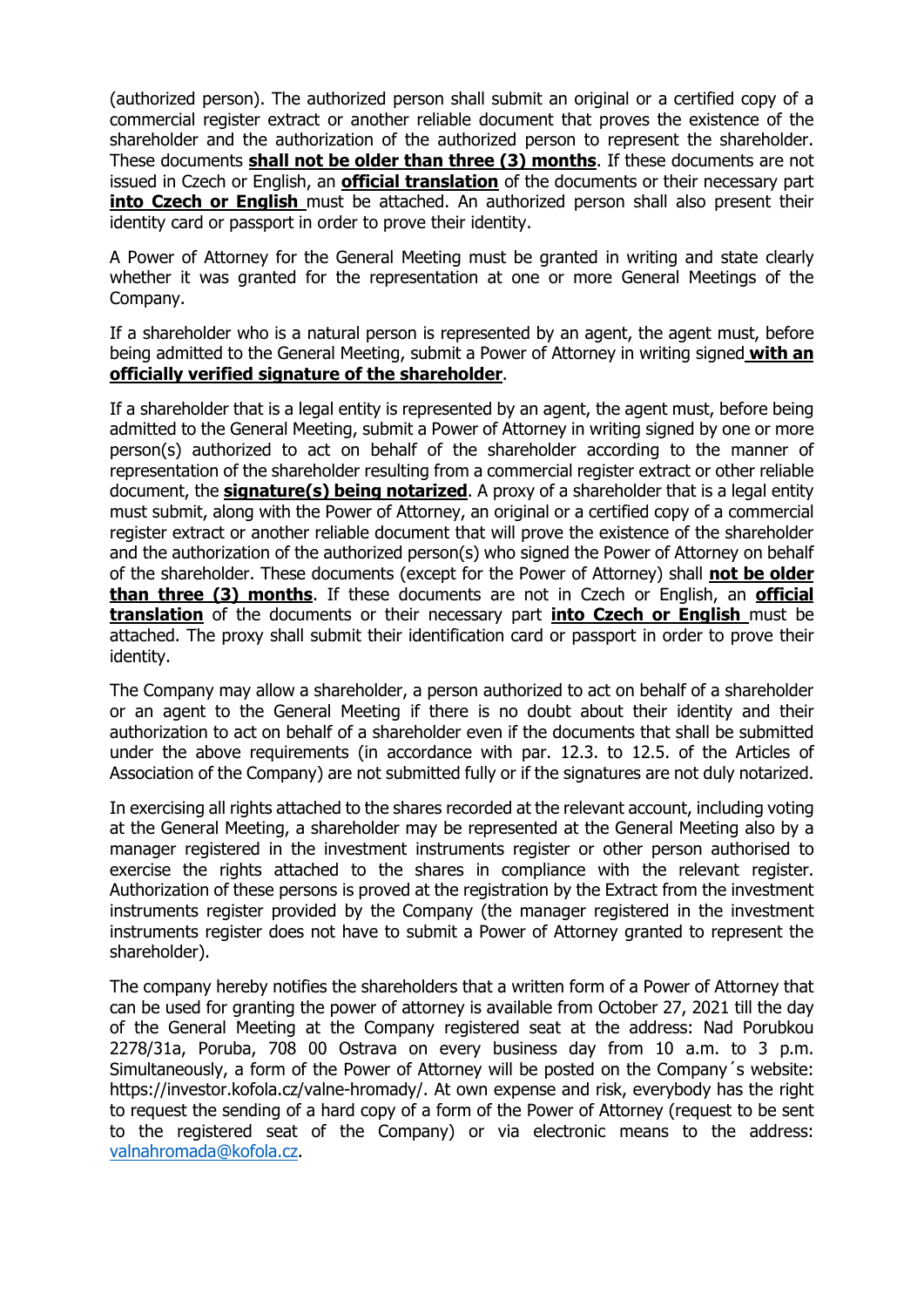At the following email address, the Company will accept electronic notices stating that a Power of Attorney was granted to represent a shareholder at the General Meeting or that it was revoked: [valnahromada@kofola.cz.](mailto:valnahromada@kofola.cz) The notice shall contain electronic signature issued by an accredited provider of certification services. Details concerning the acceptance or revocation of the Power of Attorney and requirements for the content are stated by the Board of Directors on the Company's website: [https://investor.kofola.cz/valne-hromady/.](https://investor.kofola.cz/valne-hromady/)

#### **2. Notice of the rights of shareholders relating to the participation in the General Meeting, and the way of exercise of these rights**

The shareholders are entitled to attend the General Meeting and vote at the General Meeting.

The Company notifies the shareholders that are legal entities having registered office in the Czech Republic that Act No. 37/2021 Coll., on the register of beneficial owners, is effective since June 1, 2021. Under article 54 of the act, the right to vote cannot be exercised by a beneficial owner of a business corporation who is not registered in the register of beneficial owners or who acts on behalf of a legal arrangement of which they are a beneficial owner. Also, the right to vote cannot be exercised by a legal entity or a representative of a legal arrangement that do not have any beneficial owner registered in the register of beneficial owners. The sanction of prohibition to exercise the right to vote does not apply to foreign legal entities. Shareholders subject to the sanction can still participate in the General Meeting and exercise other shareholder rights apart from the right to vote. The presence and completeness of the data on the beneficial owners of the shareholders who are legal entities having registered office in the Czech Republic will be verified by the Company upon the registration of the shareholders.

At the General Meeting, the shareholders are further entitled to require and obtain explanations on matters concerning the Company or entities controlled by the Company from the Company, provided that such an explanation is necessary to be able to assess the matters included in the agenda of the General Meeting or to exercise the shareholders' rights at the General Meeting. The period for the presentation of a request by a shareholder at the General Meeting is five (5) minutes unless otherwise decided by the chair of the General Meeting. The shareholders are also entitled to submit a request or a counterproposal in writing; they are entitled to do so in the time period between the publication of the invitation to the General Meeting and the General Meeting. A written request for explanation may not exceed a page form A4, font size 12.

The shareholders are further entitled to make proposals and counterproposals on the matters included in the agenda of the General Meeting and raise objections against General Meeting resolutions. Every shareholder wishing to present a proposal or a counterproposal has five (5) minutes for the presentation of their proposal or counterproposal unless decided otherwise by the chair of the General Meeting.

The shareholders may exercise their rights in person, may be represented by their statutory body or agent or by a manager registered in the investment instruments register or a person authorised to exercise the rights attached to the shares according to the record in the investment instruments register.

The shareholders bear the costs related to their participation in the General Meeting.

The Board of Directors may refuse, in full or in part, to provide an explanation due to reasons stated by law. The explanation may be provided in a form of a summary response to multiple questions of a similar content. A shareholder shall also be conclusively presumed to have received an explanation when the information was posted on the Company's website no later than the day preceding the date of the General Meeting and is available to the shareholders at the place of the General Meeting.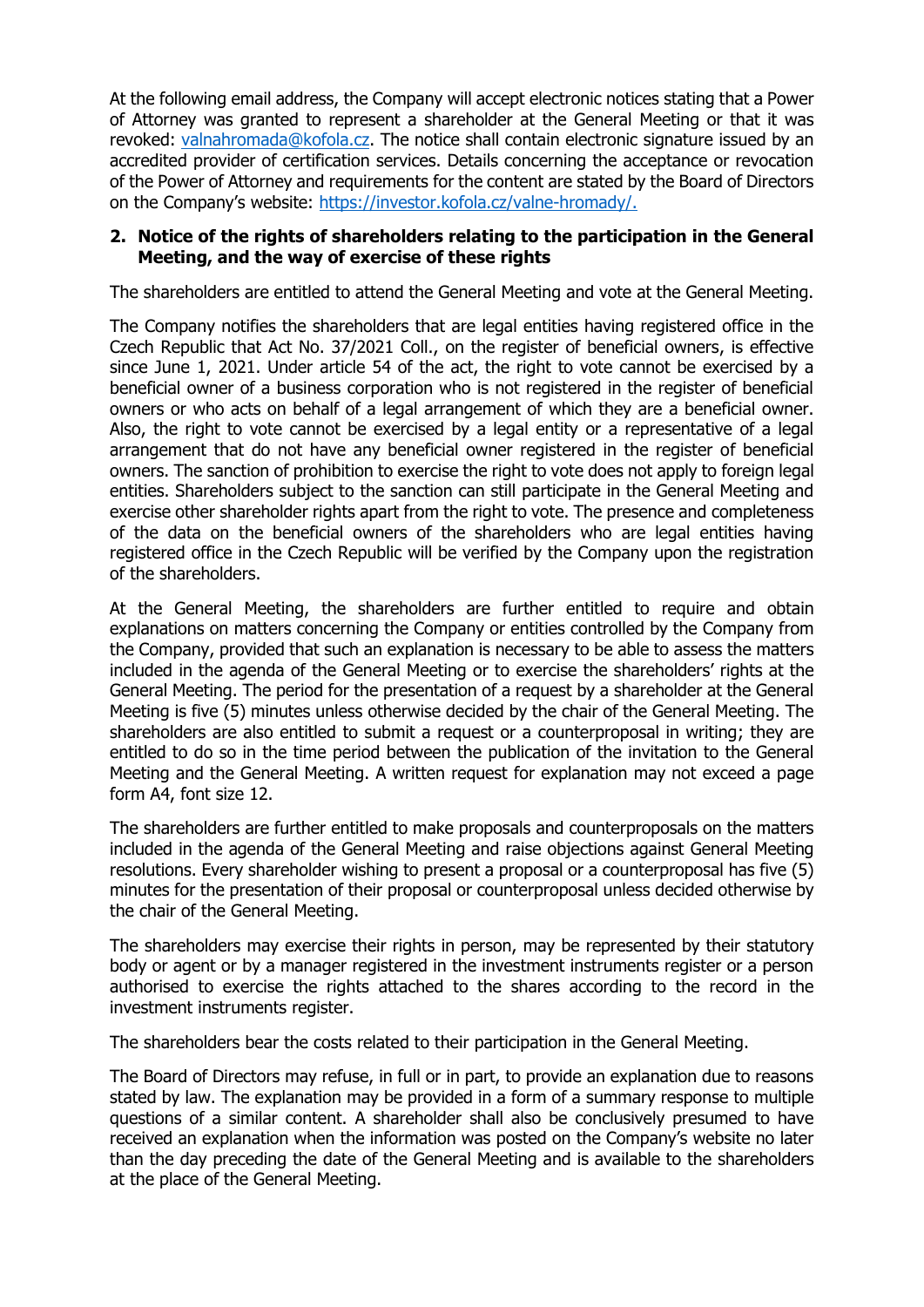An explanation of the matters concerning the ongoing General Meeting will be provided to the shareholder by the Company directly at the General Meeting. Where this is not possible due to the complexity of the explanation, it will be provided to the shareholders within 15 days after the General Meeting, even if it is no longer necessary to assess the discussions at the General Meeting or to exercise the shareholder's rights at the General Meeting.

# **a) Right to make proposals and counterproposals**

The shareholder is entitled to make proposals and counterproposals on matters included in the agenda of the General Meeting. Proposals and counterproposals delivered to the Company 3 days before the General Meeting at the latest will be published by the Board of Directors on the Company's website <https://investor.kofola.cz/en/general-meeting/> without undue delay. If the proposals and counterproposals are delivered 5 days before the General Meeting at the latest, the Board of Directors will also publish its opinion without undue delay. If the proposals and counterproposals include reasoning, the reasoning will be published by the Board of Directors as well.

The shareholders were also entitled to make proposals on matters included in the General Meeting agenda before the publication of the invitation to the General Meeting. The proposals delivered to the Company 5 days before the publication of the invitation to the General Meeting at the latest along with the opinion of the Board of Directors will be published by the Board of Directors together with the invitation to the General Meeting. The preceding paragraph will apply to proposals delivered later.

# **b) The right to request a matter to be included in the agenda of the General Meeting**

The shareholder or shareholders who hold shares with an aggregate face value of at least 1 % of the registered capital (hereinafter as the "**Qualified Shareholder**") may request the Board of Directors to include a matter determined by them in the agenda of the General Meeting provided that every matter is accompanied by a draft resolution or its inclusion is justified. In the event that the request was delivered after the publication and distribution of the invitation to the General Meeting, the Board of Directors shall publish an addendum to the agenda of the General Meeting no later than five (5) days prior to the Decisive Date for the participation in the General Meeting, in the manner set by the Business Corporations Act and by the Articles of Association of the Company for convening a General Meeting.

# **3. Number of shares and voting rights**

The registered capital of the Company amounts to CZK 1,114,597,400 (in words: one billion one hundred and fourteen million five hundred and ninety-seven thousand four hundred Czech crowns) and is divided into 22,291,948 (in words: twenty-two million two hundred and ninetyone thousand and nine hundred and forty-eight) individual listed common registered shares, each of face value of CZK 50, issued as book-entry shares. Each share of the Company with the face value of CZK 50 carries one (1) vote. The total number of votes in the Company amounts to **22,291,948** (in words: twenty-two million two hundred and ninety-one thousand nine hundred and forty-eight) **votes**.

# **4. Participation in the General Meeting and voting**

All the shareholders present are registered in an attendance list that includes information required by the Business Corporations Act. If a person is refused to be registered in the attendance list and to be admitted to the General Meeting, the refusal and its reasoning shall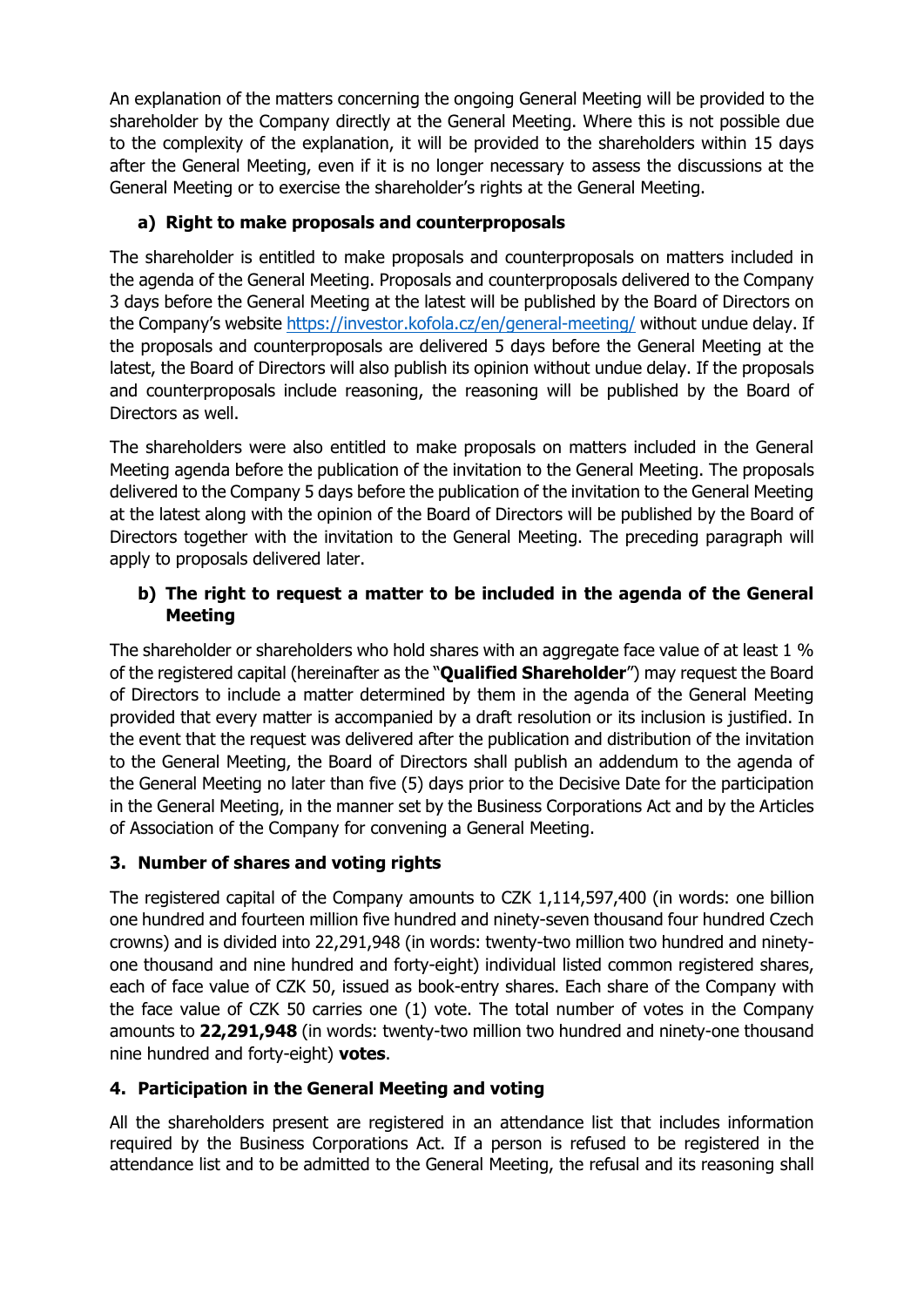be specified in the attendance list. The attendance list is available in the meeting room for inspection until the closing of the General Meeting.

Items on the agenda are discussed at the General Meeting gradually in the order specified in this invitation to the General Meeting. The items that are not on the agenda of the General Meeting can only be discussed or decided if all the shareholders agree.

The chair of the General Meeting shall call on a person who suggested a proposal to present the proposal, and then they shall call on a person who suggested a counterproposal to present the counterproposal. Every shareholder wishing to present a proposal or a counterproposal has five (5) minutes for the presentation of their proposal or counterproposal unless decided otherwise by the chair of the General Meeting.

After the presentation of proposals (or counterproposals) concerning a particular agenda item, the chair of the General Meeting shall announce which proposals or counterproposals have been submitted. Prior to the voting, the chair of the General Meeting shall ask if there are any objections to the proposals, and the General Meeting shall listen to the objections if there are any. First, the proposal made by the Board of Directors is voted on, followed by the proposal of the Supervisory Board, and then by the proposals and counterproposals of the shareholders, in the order of their presentation. If a particular proposal (or a counterproposal) is accepted, there is no more voting on other proposals and counterproposals.

Voting at the General Meeting is performed in compliance with the Articles of Association of the Company and the Rules of Procedure and Voting Rules approved by the General Meeting (draft Rules of Procedure and Voting Rules is published on the Company´s website [https://investor.kofola.cz/en/general-meeting/\)](https://investor.kofola.cz/en/general-meeting/).

Once the votes are cast, the chair of General Meeting shall announce the result of the voting.

Shareholders vote by raising a voting card indicating the number of votes that the respective shareholder obtained during the registration.

The General Meeting adopts decision by the majority of votes of the shareholders present, unless a different majority is required by law or by the Articles of Association of the Company.

The shareholders, members of the Board of Directors or members of the Supervisory Board may raise objections against a resolution of the General Meeting and require the objection to be recorded in the Minutes of the General Meeting. If the recording of the objection is not required, the minute taker is not obliged to record a content of such objection in the Minutes of the General Meeting.

### **5. Manner and procedure of correspondence voting**

The shareholders may also cast their votes by correspondence. The shareholders vote by sending the ballot to the address of the registered seat of the Company: Nad Porubkou 2278/31a, Poruba, 708 00 Ostrava. The ballot must be delivered to the address of the registered seat of the Company at least one (1) business day before the start of the General Meeting.

The shareholders voting by correspondence are considered present at the General Meeting only for the purpose of voting on those agenda items they casted their correspondence votes for.

Pursuant to Article 14 (14.3) of the Articles of Association of the Company, the correspondence vote must include: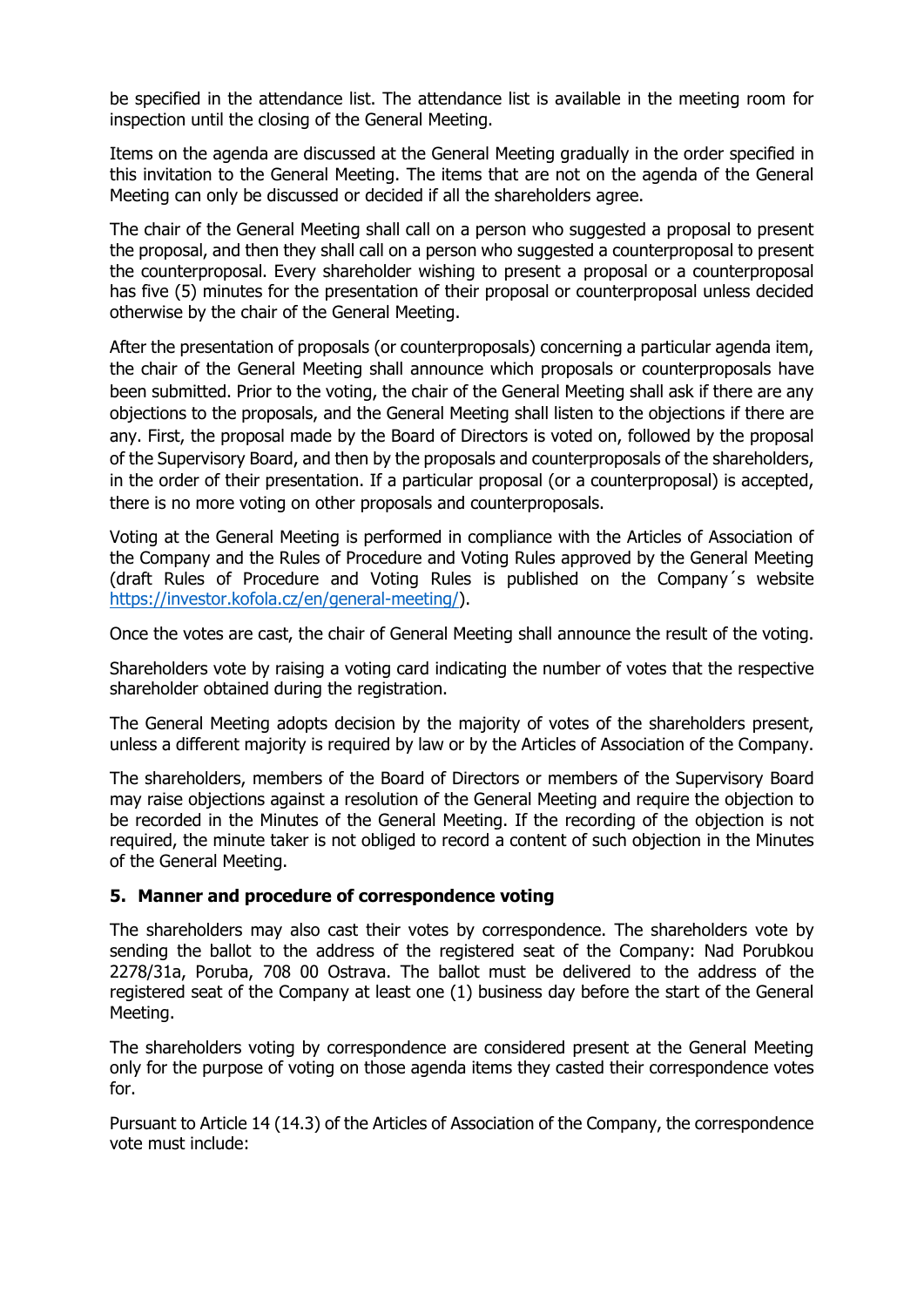- (a) name, surname, date of birth and residence address of a shareholder (if a shareholder is an individual) or a representative of a shareholder;
- (b) business name, registered seat and identification (registration) number of a shareholder (if a shareholder is a legal person);
- (c) agenda item to which the voting relates;
- (d) number and face value of shares of a shareholder with which the shareholder performs the voting;
- (e) information whether a shareholder votes for, against or whether the shareholder abstains from voting; and
- (f) legalized signature of a person who signs a correspondence voting; if a correspondence voting is signed by a proxy, the proxy must attach a Power of Attorney signed by the shareholder (if a shareholder is an individual) or signed by an authorized person on behalf of the shareholder (if a shareholder is a legal entity). Signatures on the Power of Attorney must be legalized.

Correspondence voting of a shareholder that is a legal entity must be accompanied by an original or certified copy of a commercial register extract or another reliable document proving the existence of the shareholder and the authorization of the authorized person(s) to sign the correspondence vote on behalf of the shareholder or to sign the Power of Attorney based on which a proxy signed the correspondence voting. If these documents are not in Czech or English, an **official translation** of the documents or a necessary part thereof **into Czech or English shall be attached. These documents (except for the Power of Attorney) may not be older than three (3) months.**

From October 27, 2021 to the day of the General Meeting (including), a form for correspondence voting is available to the shareholders for inspection and may be obtained at the registered seat of the Company at the address: Nad Porubkou 2278/31a, Poruba, 708 00 Ostrava, on business days from 10 a.m. to 3 p.m., as well as on the Company´s website [https://investor.kofola.cz/en/general-meeting/.](https://investor.kofola.cz/en/general-meeting/)

Correspondence vote may be approved by the Company even if not all the documents mentioned above were submitted or if the documents submitted were not notarized provided that there are no doubts as to the identity of the shareholder and their right to vote.

Correspondence vote received by the Company cannot be changed or cancelled. If the shareholder who voted by correspondence is also present at the General Meeting, correspondence vote is not considered.

### **6. Information about the manner and place for obtaining documents**

The documents referred to in the provision 120b (1) of Act No. 256/2004 Coll., Capital Market Undertakings Act, namely invitation to the General Meeting and other documents related to the agenda of the General Meeting, unless statutory provisions provide otherwise, a form for the correspondence voting, draft resolutions of the General Meeting and/or opinions of the Board of Directors about the individual items on the proposed agenda of the General Meeting, draft amendments to the Articles of Association of the Company, written version of received proposals or counterproposals of the shareholders, as well as a form of a Power of Attorney to represent a shareholder at the General Meeting are available for inspection at the registered seat of the Company at the address: Nad Porubkou 2278/31a, Poruba, 708 00 Ostrava, on business days from 10 a.m. to 3 p.m. from October 27, 2021 until the day of the General Meeting (including).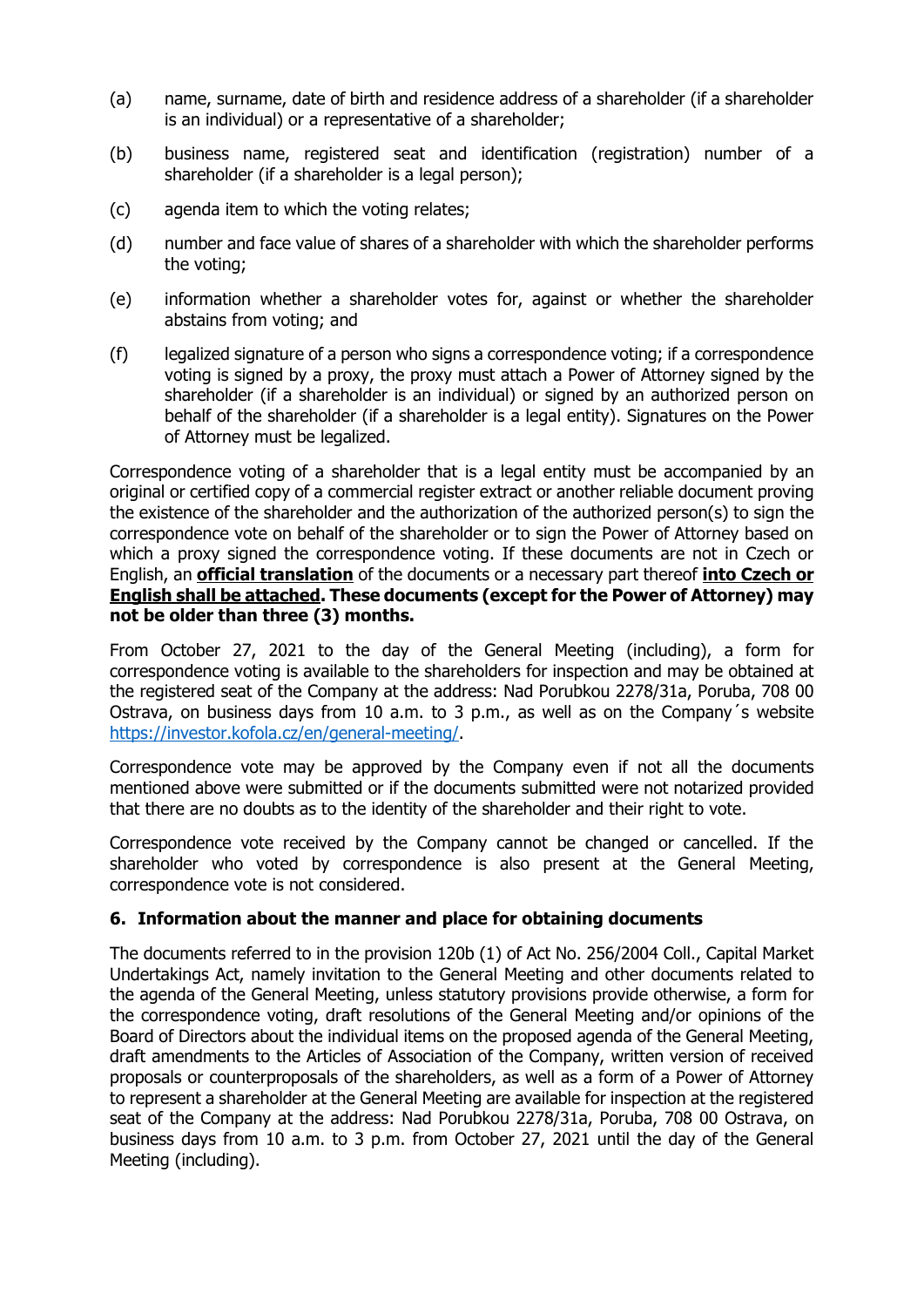All these documents are also available to the shareholders on the Company's website <https://investor.kofola.cz/en/general-meeting/> from October 27, 2021. The information for the shareholders will also be provided on the day and at the place of the General Meeting.

## **Draft resolutions on the individual items of the agenda of the General Meeting and the reasoning:**

## **Para 2: Decision on distribution of profit and other own resources of the Company**

### Draft resolution:

"The General Meeting of the Company approves the distribution of profit generated by the Company in 2020 in the amount of CZK 181,060,131.95 and part of the undistributed profit of previous years in the amount of CZK 119,881,166.05, i.e. a total amount of **CZK 300,941,298** to the shareholders (hereinafter referred to as the "**dividend**"). The dividend amounts to CZK 13.50 per one share before taxation.

The relevant date to exercise the right to the dividend is November 22, 2021. The right to the dividend shall be vested in the persons who are shareholders of the Company on the relevant date for the exercise of the right to the dividend pursuant to the preceding sentence. The amount of the dividend is calculated from the total number of shares issued by the Company, i. e. 22,291,948 shares. The dividend allocated to treasury shares held by the Company at the relevant date shall not be paid. The amount corresponding to the dividend attributable to the treasury shares held by the Company at the relevant date to exercise the right to the dividend shall be transferred to the account of undistributed profit of previous years. The dividend is payable on December 9, 2021. The dividend will be paid through Česká spořitelna, a.s., ID No.: 452 44 782, with registered office at Prague 4, Olbrachtova 1929/62, Postal Code 140 00, in the manner presented to this General Meeting. The dividend shall be paid out until December 9, 2024.

### Reasoning:

The financial statements of the Company were approved at the Annual General Meeting of the Company held on 28 June 2021. The decision on the distribution of the profit generated by the Company in 2020 was postponed until the results of the Kofola ČeskoSlovensko Group in the main season of 2021 are known.

The decision on the distribution of profit and other own resources is within the competence of the General Meeting of the Company. The proposal of the Company's Board of Directors for the distribution of the Company's profit for 2020 and part of the undistributed profit of previous years is based on the current and expected development of the financial situation. The proposal assumes that the profit generated by the Company for the year 2020 in the amount of CZK 181,060,131.95 together with a part of undistributed profit of previous years in the amount of CZK 119,881,166.05, i.e. a total amount of CZK 300,941,298, will be paid out as a share of profit and other own resources to the Company's shareholders. Therefore, the proposed amount of dividend to be paid to the shareholders should amount to CZK 13.50 per share of the Company before tax. The Supervisory Board reviewed the Management Board's proposal for the distribution of the Company's profit and other own resources and concluded that the method of distribution is in accordance with the law and the Company's Articles of Association and recommended its approval to the General Meeting.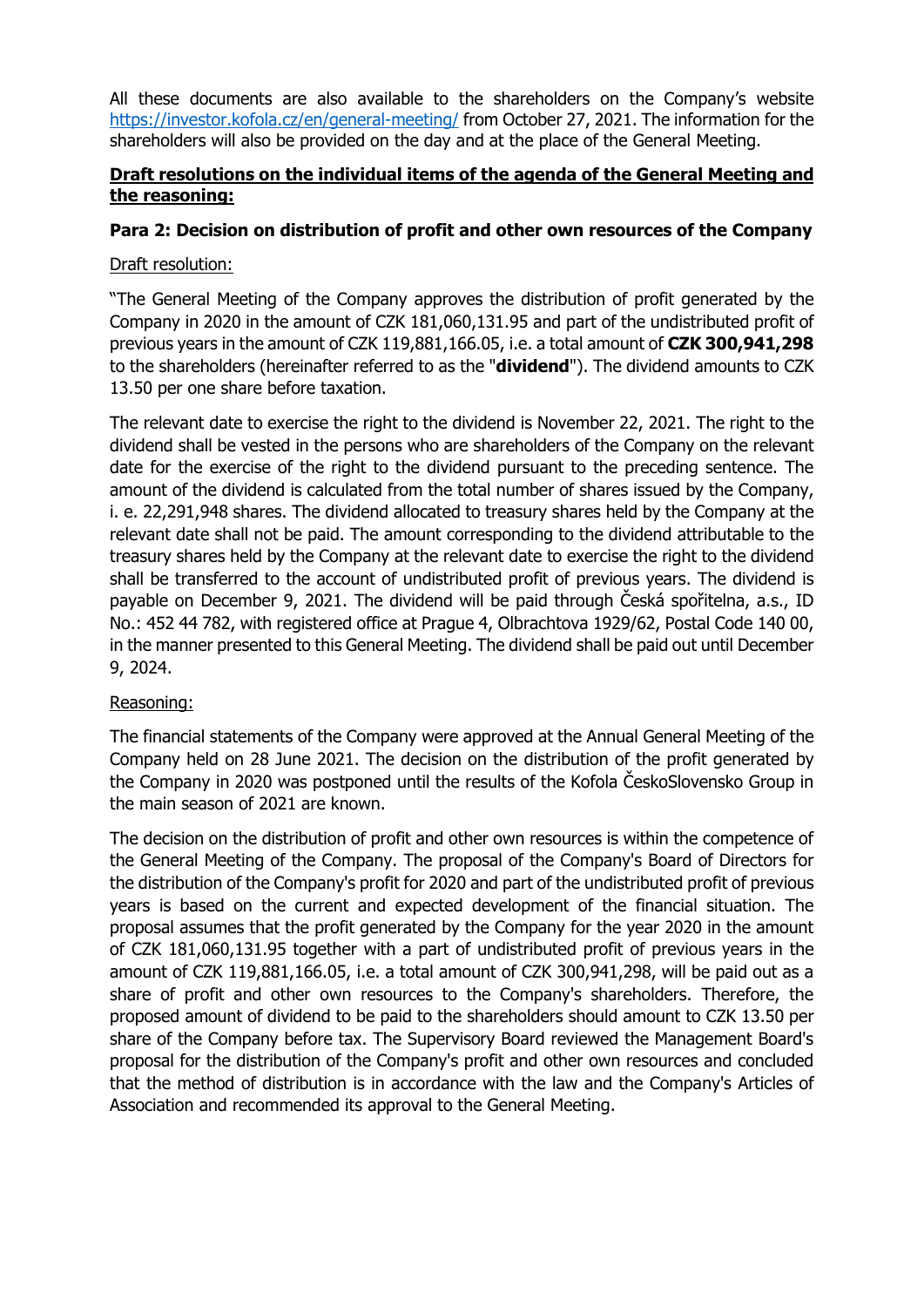## **Para 3: Information on the Company's dividend policy for the period 2021-2023**

### Reasoning:

At its meeting held on October 21, 2021, the Board of Directors of the Company approved the Company's dividend policy for the period 2021 to 2023. The intention of the Board of Directors is to maintain the current trend and distribute approximately CZK 300 mil. to shareholders in each financial year. This currently represents approximately CZK 13.46 per share before tax. The realisation of this intention is conditional on sufficient funds being available for distribution (distributable resources) without jeopardising the Company's financial stability.

There is no vote on this agenda item.

## **Para 4: Re-election (confirmation of the current member in office) of a member of the Company's Audit Committee**

#### Draft resolution:

"The General Meeting of the Company decides to re-elect (confirm the current member in office) the member of the Audit Committee of the Company, Mr. Ing. Petr Šobotník, born on May 16, 1954, residing at Jeseniova 2861/46, Žižkov, 130 00 Prague 3 due to the approaching end of his term of office."

#### Reasoning:

The term of office of the Chairman of the Company's Audit Committee, Mr. Petr Šobotník, will expire in June 2022. In view of Mr. Šobotník's experience and qualifications and taking into account the quality of his performance as Chairman and member of the Company's Audit Committee, the Board of Directors places this item on the agenda of the General Meeting. The intention is to avoid a situation where Mr. Šobotník is not re-elected in time for the expiry of his term of office.

## **Para 5: Approval of the acquisition of treasury shares by the Company and/or its controlled entity**

#### Draft resolution:

Pursuant to Sec. 301 (1) (a) and (2) of Act No. 90/2012 Sb., on Business Companies and Cooperatives (Act on Business Corporations), as amended ("**Act on Business Corporations**"), and Sec. 318 (1) of the Act on Business Corporations, the General Meeting of the Company approves that:

- 1) The Company and/or any company existing at the time of the adoption of this resolution, or incorporated thereafter, directly or indirectly controlled by the Company ("**Controlled Company**"), may acquire the maximum of 1,084,851 book-entered common registered shares issued by the Company, with the nominal of CZK 50 each, which are registered with Centrální depozitář cenných papírů, a.s. under ISIN CZ0009000121 ("**Shares**"), from RADENSKA, družba za polnitev mineralnih voda in brezalkoholnih pijač, d.o.o., a company established and existing pursuant to laws of Slovenia, with its registered office at Boračeva 37, 9252 Radenci, Republic of Slovenia, Registration No.: 5056152000, Tax Identification No.: SI 81280483, in any manner, within 4 years from the adoption of this resolution; and
- 2) If the acquisition of Shares pursuant to para 1 above is made for consideration, the Company and/or Controlled Company may acquire the Shares under the terms and